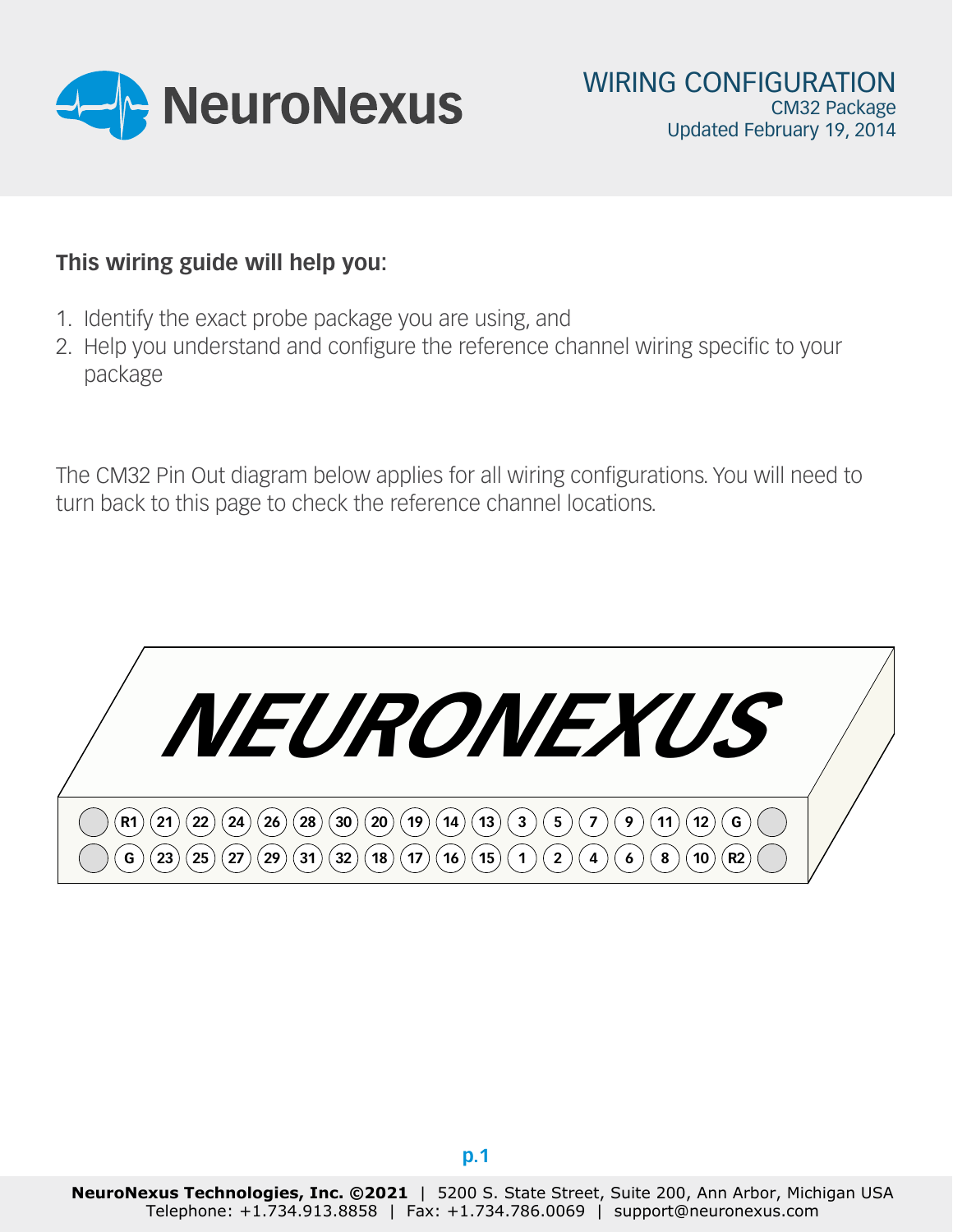

## **Reference Channel Configuration (Gen. 1)**





The CM32 Gen. 1 package has no wire loop jumpers (see above) and 2 bare wires, located on opposite sides of the package. The Ground wire is designated with black shrink wrap.

**IMPORTANT:** Check our catalog to see if your probe model has a probe reference (PR) site.

**If your design has a PR site, and you plan on using it:** 

- **1. Cut** the Reference wire (the Reference wire does *not* have black shrink wrap)
- 2. Make sure that the PR site is completely implanted
- 3. Reference channels R1 and R2 function as the Probe Reference

**If your probe does not have a PR site, connect the Reference** wire to your external reference source. Reference channels R1 and R2 function as the External Reference.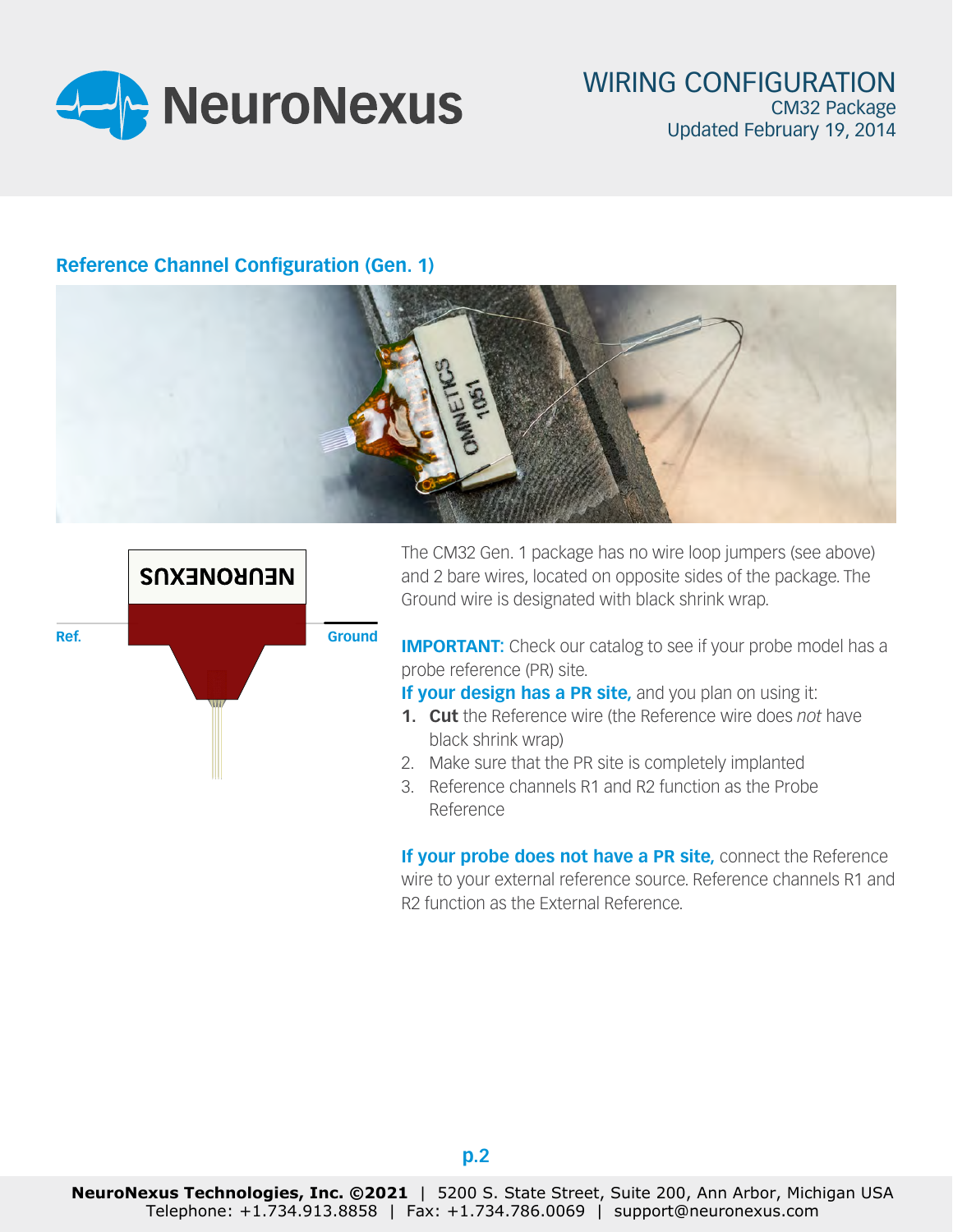

### **Reference Channel Configuration (Gen. 2)**



The CM32 Gen. 2 package has no wire loop jumpers (see above) and 2 bare wires, both located on one side of the package. The Ground wire is designated with black shrink wrap.

**IMPORTANT:** Check our catalog to see if your probe model has a probe reference (PR) site.

**If your design has a PR site, and you plan on using it:** 

- **1. Cut** the Reference wire (the Reference wire does *not* have black shrink wrap)
- 2. Make sure that the PR site is completely implanted
- 3. Reference channels R1 and R2 function as the Probe Reference

**If your probe does not have a PR site,** connect the Reference wire to your external reference source. Reference channels R1 and R2 function as the External Reference.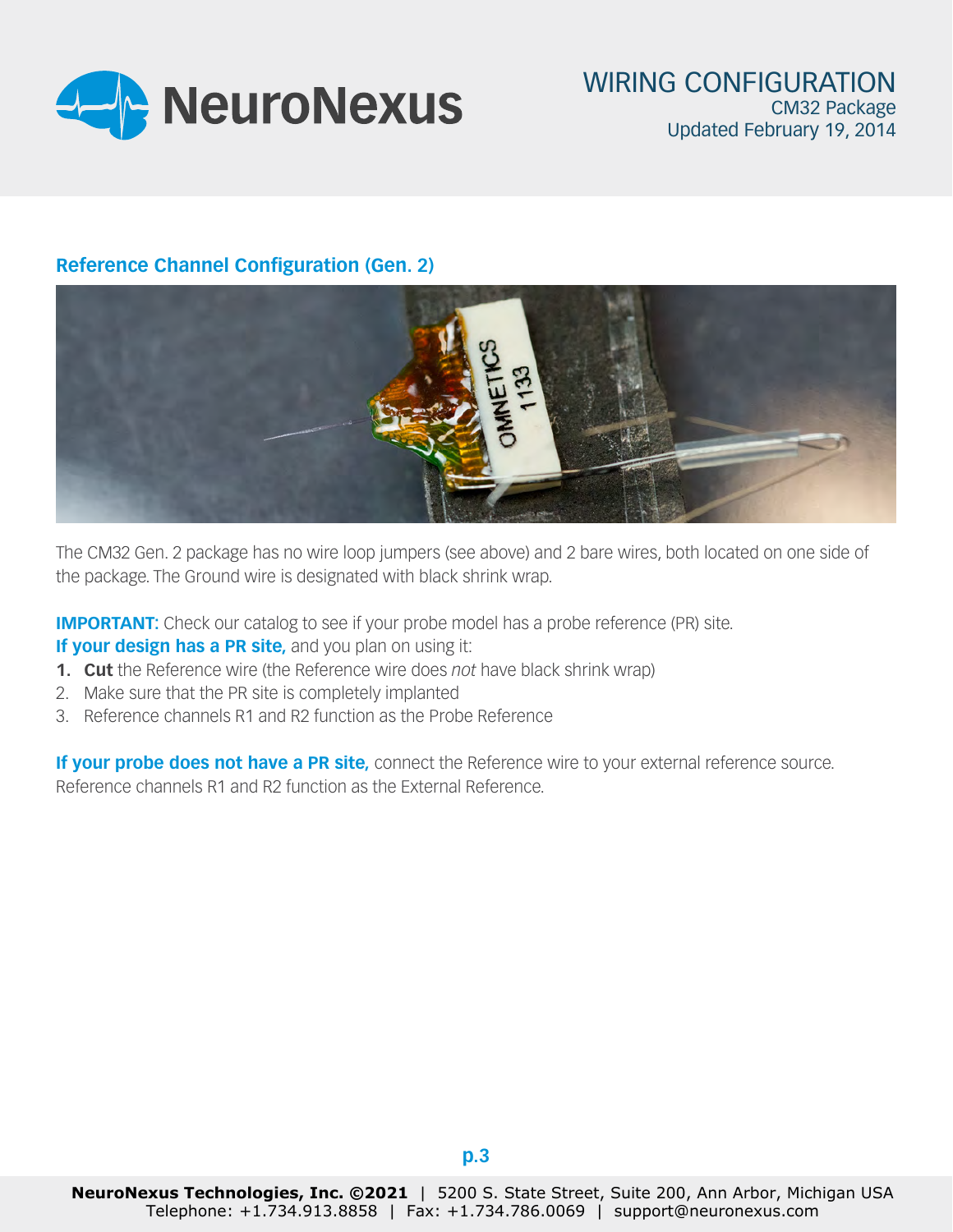

### **Reference Channel Configuration (Gen. 3)**





The CM32 Gen. 3 package has 2 bare wire loop jumpers and 3 colored insulated wires. The Ground wire is green.

### **If your probe has a Probe Reference site, and you want to use it, follow these instructions:**

- **1. Cut** Wire Reference Jumper 2
- **2. Cut** Wire 1 (white)
- 3. Channel R1 serves as the Probe Reference. Wire 2 (blue) connects an external reference to Channel R2; if you do not want to use an external reference, cut Wire 2.

#### **To use only 1 external reference source,** follow these instructions:

- 1. Cut Wire Reference Jumper 1
- 2. Cut Wire 1. Channels R1 and R2 both serve as the external reference.

#### **To use 2 external reference sources,** follow these instructions:

- 1. Cut both Wire Reference Jumpers
- 2. Channels R1 and R2 serve as independent external references. Wire 1 (white) feeds into Channel R1, and Wire 2 (blue) feeds into Channel R2.